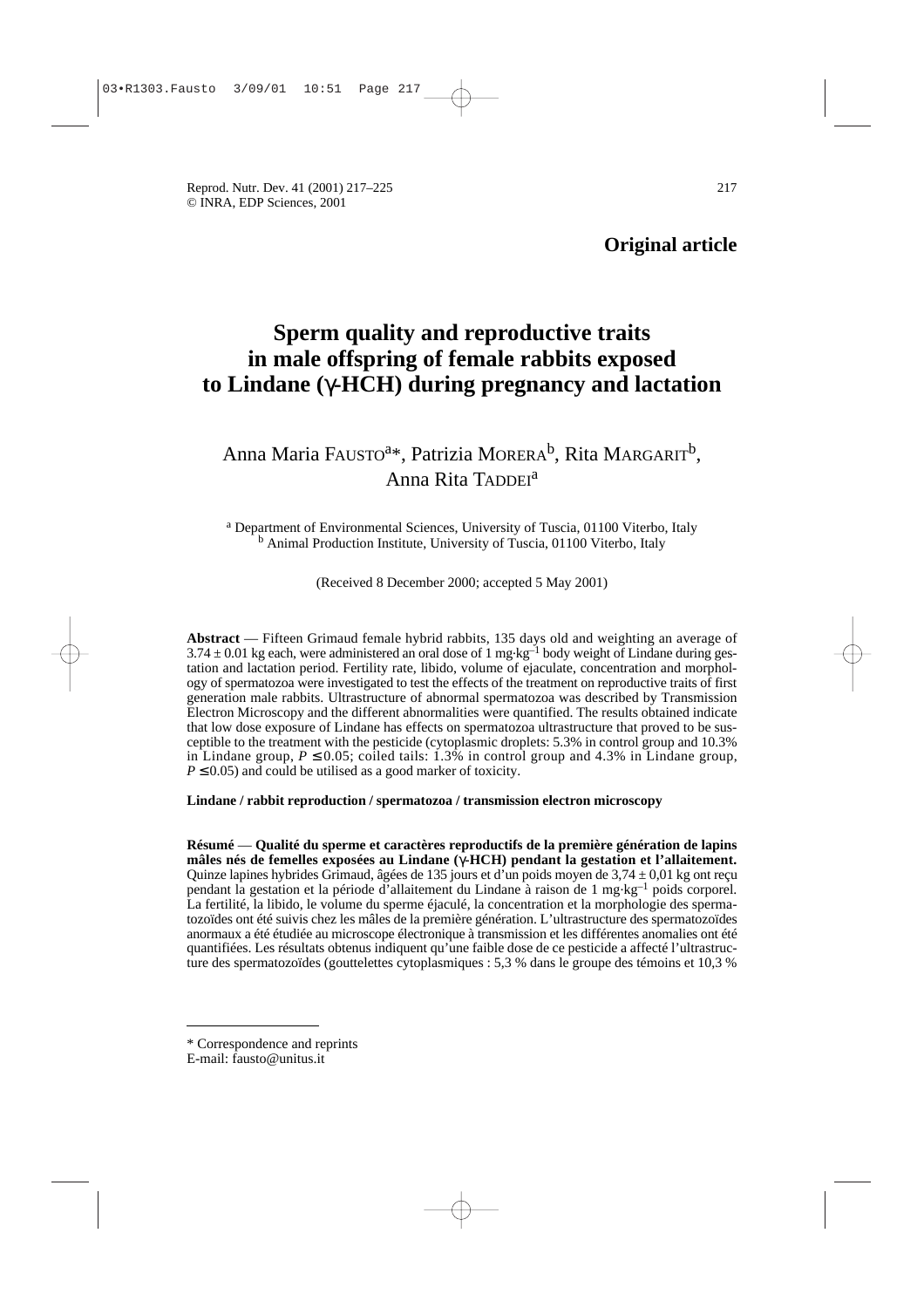dans le groupe traité avec le Lindane, *P* ≤ 0,05 ; queue en épingle: 1,3 % dans le groupe des témoins et 4,3 % dans le groupe traité avec le Lindane, *P* ≤ 0,05), ce qui pourrait être utilisé comme indicateur de toxicité.

**Lindane / reproduction du lapin / spermatozoïdes / microscopie électronique à transmission** 

## **1. INTRODUCTION**

The γ-isomer of 1,2,3,4,5,6- hexachlorocyclohexane (γ-HCH, Lindane) is present in a wide variety of agricultural, medical and veterinary products [32]. Although its registration and production have been withdrawn in many countries, Lindane is still present, in small quantities, as a pesticide [5, 6, 22, 23].

The lipophilic nature of Lindane, like other chlorinated hydrocarbons, and its resistance to chemical degradation led to the ubiquitous bioaccumulation within the food web [1]. Consequently, humans and animals could be constantly exposed to these substances. It has been reported, that the daily intake an adult person can receive from food is on an average of 0.14 µg of Lindane, while its concentration in drinking water is of 0.05–0.1 ppb [13].

Lindane is one of the environmental chemicals known to have an endocrine effect and has been associated with male reproductive alterations [6, 9, 10, 11, 25, 27, 30, 31]. Exposure to Lindane in utero is particularly harmful for the organogenesis [15]. In fact Lindane crosses the placenta and is detected in the fetus [17, 21]. Moreover, the substance is known to accumulate in fat tissues, to produce a store of metabolites, like pentachlorobenzene, and to be slowly eliminated in milk during lactation [10, 24]. As a result, the neonate could be exposed to lipophilic persistent substances during a very critical and vulnerable period in its development. For these reasons, recently, the possibility of disturbances induced during the pre/perinatal period had received special attention [6, 9, 10, 11].

The aim of this paper is to verify whether a low dose of Lindane, mimicking closely the dosage present in the environment, administered to female rabbits during pregnancy and lactation, produces effects on reproductive functions in first generation male rabbits. To reach this objective, fertility rate, libido and ejaculate characteristics were analysed. Particular attention has been given to the effects of pesticides on ultrastructural features of sperm considered to be sensitive to the environmental conditions [2, 12, 14, 28].

## **2. MATERIALS AND METHODS**

## **2.1. Animals and experimental conditions**

Two groups of fifteen Grimaud hybrid female rabbits, from an industrial farm, 135 days old and weighting an average of  $3.74 \pm 0.01$  kg each, were artificially inseminated. To make receptive all does at the same time, they were synchronised by 20 IU of PMSG (Ciclogonine, Prochena), given 72 h earlier. Each female received a dose of 0.5 mL of semen diluted in Tris-buffer and containing about  $10 \times 10^6$  of spermatozoa. 20 µg of GnRH per dose and per doe (Gonadoreline, Fertagyl, Intervet Lab.) were injected in the thigh muscle to induce ovulation.

One group of female rabbits were administered, by a precision syringe, an oral dose of 1 mg.kg–1 of body weight per day of Lindane diluted in 0.5 mL of corn oil and the control group received the same volume of solvent. Treatment began eight days after insemination not to interfere with the first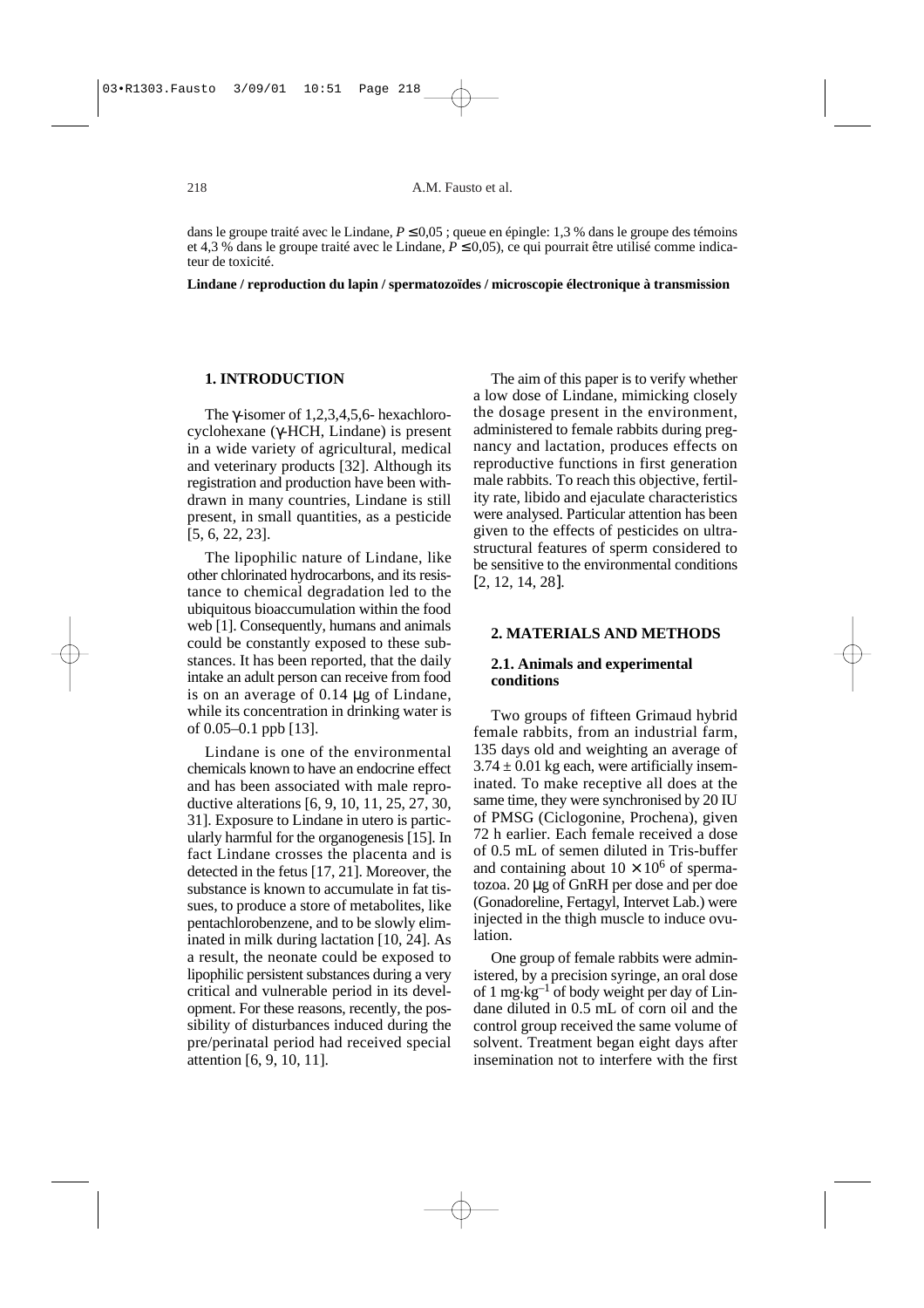delicate period of gestation. The pesticide was administered daily for two weeks, then every two days until the end of lactation period. The selected dose was a little higher than the amount present in polluted soil and water to show any potential toxic effects, but low enough to avoid any overt toxicity [5, 6, 22]. The offspring of females exposed to Lindane or not were weaned at 35 days postpartum and housed in single metal cages  $(33 \times 42 \text{ cm}^2, \text{ height } 40 \text{ cm})$ . At puberty, twenty males, 173 days old, were randomly chosen to form two experimental groups  $(n = 10$  males per group): Lindane group, LG (receiving Lindane during prenatal period through maternal blood and after birth till weaning trough maternal milk), and control group, CG. All animals used in this study were fed commercial pellets (Val Serra, Terni, Italy; 16% crude protein, 16.5% crude fibre, 2.9% crude fat). Drinking water was also provided ad libitum. Care and treatment of animals were given according to the Farm Animal Welfare Council.

## **2.2. Parameters examined**

*Body weight* of ten litters per group at 7, 15, 22 and 35 days was recorded. *Fertility rate* (parturitions/mating) was controlled on 22 mating with untreated females for each group. *Litter size* and percentage of *live born/total born* were also considered. *Libido* was measured weekly, during ten weeks, as collection time of ejaculate from the moment of the introduction of the doe in the buck cage [19].

*Sperm analysis* were made on semen collected by an artificial vagina from each male once a week to evaluate: *volume of ejaculate,* determined by a graduated tube directly connected to the artificial vagina, *concentration of spermatozoa*, determined on fresh sperm diluted 1:100 in a 3% NaCl solution to kill the cells and count them by a Bürker chamber. For each sample 400 spermatozoa were observed by a phase contrast Light Microscope (LM; Nikon SE) at  $\times$  400.

*Spermatozoa morphology* was examined by the Transmission Electron Microscope (TEM; 1200 JEOL E XII) to carry out qualitative and quantitative analyses.

Spermatozoa from each collection were fixed soon after ejaculation for 2 h at 4 °C in 4% paraformaldehyde and 5% glutaraldehyde in 0.1 M cacodylate buffer at pH 7.2 [16]. They were rinsed overnight in cacodylate buffer, post-fixed in 1% osmium tetroxide for 1 h, dehydrated in a graded ethanol series and embedded in Epon-Araldite mixture. Thin sections were cut with Reichert Ultracut and LKB Nova ultramicrotomes, stained with uranyl acetate and lead citrate and examined with a 1200 JEOL EX II electron microscope.

To characterise the occurrence of ultrastructural sperm defects in CG and LG the following parameters were used:

– number of head abnormalities / 600 sections of the sperm head;

– number of abnormalities of the tail midpiece / 600 sections of the intermediate region;

– number of abnormalities of the tail principal piece / 600 sections of the principal piece.

Different sections of each sample were randomly examined, counted and classified in terms of visible alterations. The indices were transformed to percentages.

#### **2.3. Statistical analyses**

Weight of kits, volume of ejaculates and concentration of spermatozoa were statistically analysed using a two-way analysis of variance with repeated measures by the general linear models procedure of SAS [29]. The effects of treatment on litter size were assayed by the independent Student's t test. Fertility rate, percentages of live born/total born and percentages of spermatozoa with abnormalities were compared in the two groups by chi-squared analysis.

*P* values  $\leq$  0.05 were considered significant.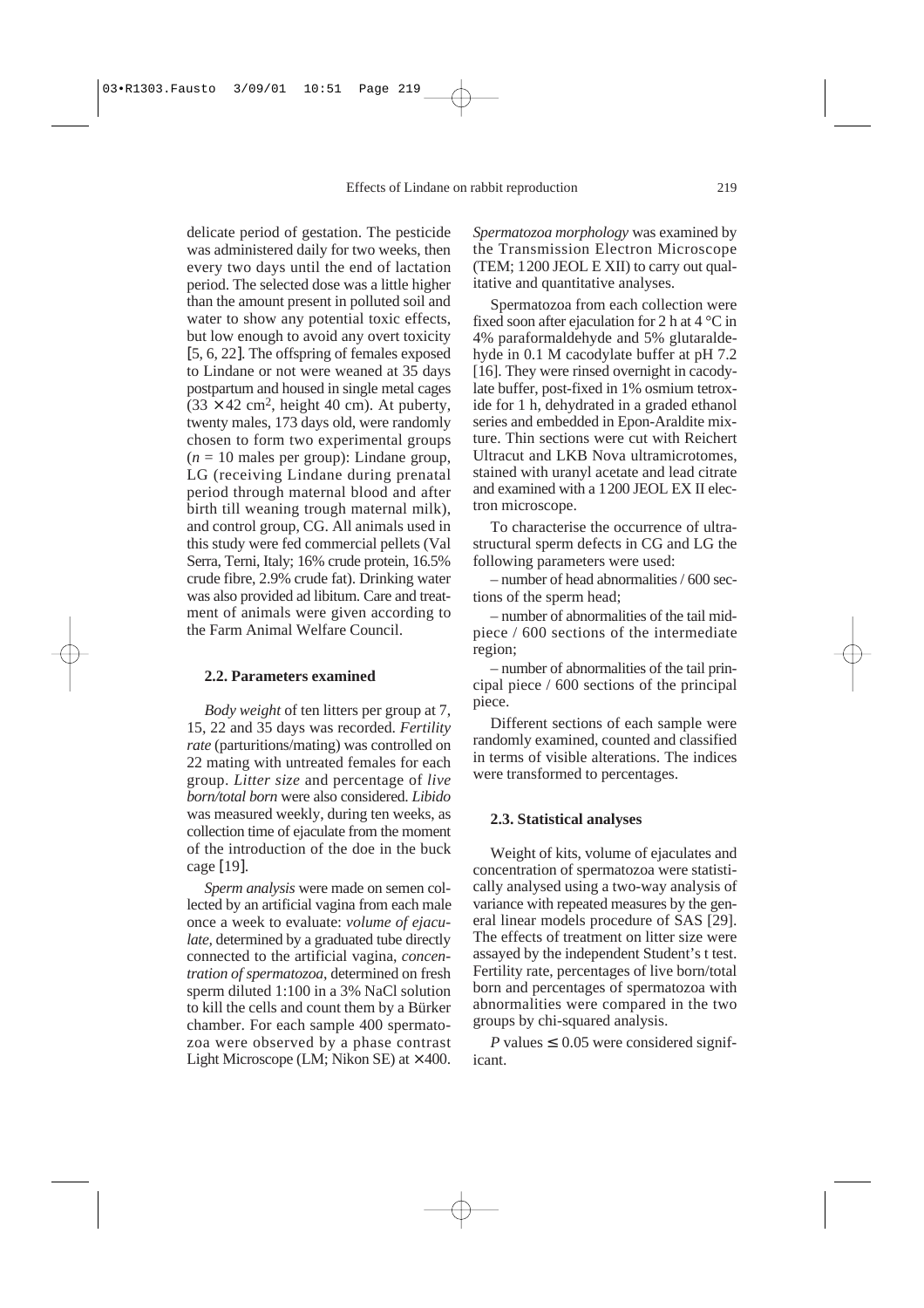# **3. RESULTS**

## **3.1. Growth performance**

There was no significant difference between CG and LG in postnatal growth performance of young rabbits from birth to weaning.

### **3.2. Reproductive parameters**

Percentages of *fertility rate* were: 86.4% and 95.4% in CG and LG respectively; the average of birth litter size was  $10.3 \pm 0.8$ and  $9.4 \pm 1.2$  in CG and LG respectively. These values represent the normal means in rabbit breeding [7, 26]. The pesticide treatment did not affect significantly these parameters. Percentages of *live born/total born* observed in both groups (CG, 88.8%; LG, 89.0%) did not differ significantly.

*Mating time* decreased in both groups according to training from the beginning of male sexual activity [19]. In total, libido manifested itself at the maximum level after nine weeks from the beginning of the collection (Fig. 1). Regression curves showed no difference between the two groups.

*Volume of ejaculates* at the beginning of reproductive activity is illustrated in Figure 2. It was in the normal range of values [3]. Although from the 4th semen collection the mean values of sperm volume of bucks born from treated mothers were higher than the CG, no significant differences were observed. Variability was very high.

*Concentration of spermatozoa* in ejaculates was similar in the two groups. It showed a significant increase by 2.5 times, within a four weeks period, from the beginning of the semen collection (Fig. 3). Later on, both groups showed lower mean values. This trend was more accentuated in LG, but also in this case, differences were not statistically significant.

*Quantitative analysis on sperm* collected at three different times, 194, 215 and 236 days of age, was made. The morphological abnormalities present in both CG and LG were grouped into three different categories:

– head abnormalities: acrosome abnormalities (swollen or vesiculated) and nuclear abnormalities;

– abnormalities of midpieces: bent tails, presence of cytoplasmic droplets at proximal



**Figure 1.** Mating times and their regression lines in male rabbits (10 animals/point, mean  $\pm$  SEM) born from mothers receiving Lindane  $(\overline{\phantom{a}}\bullet\bullet\bullet)$  or not  $(-\overline{\phantom{a}}\circ\bullet\bullet)$ .

 $220$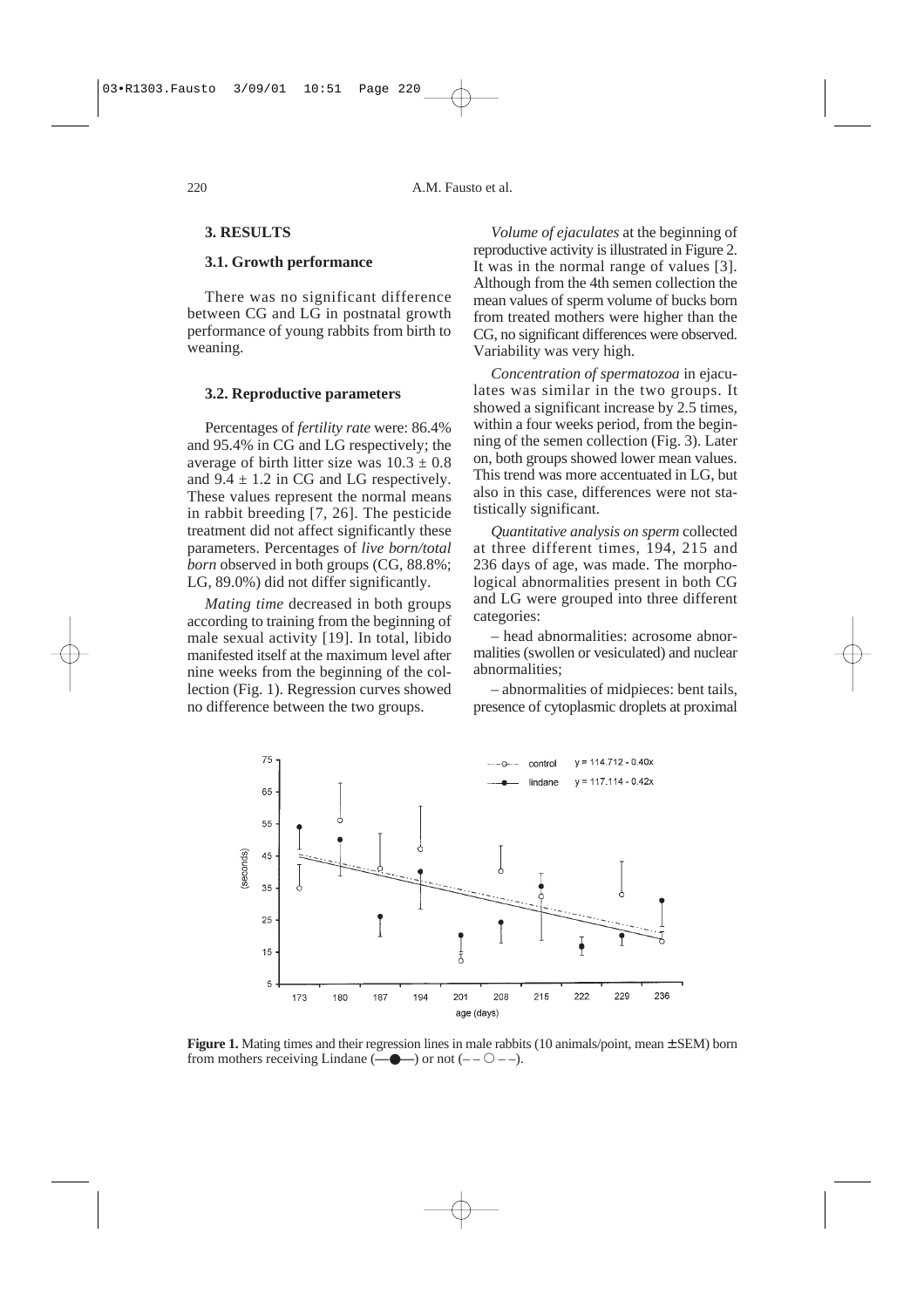Effects of Lindane on rabbit reproduction



**Figure 2.** Volume of ejaculate in male rabbits at the beginning of reproductive activity (mean and SEM).



Figure 3. Concentration of spermatozoa in ejaculates at the beginning of reproductive activity (mean and SEM).

(Fig. 4a) or distal (Figs. 4b, 4c and 4d) level and mitochondria abnormalities;

– abnormalities of tail principal piece: presence of cytoplasmic droplets, coiled tails folded once (Fig. 4e) or more times and often entrapped by a cytoplasmic droplets (Fig. 4f), and axonemal abnormalities, such as ruptures (Fig. 4c) or lack (Fig. 4f) of some doublets.

The mean of frequencies of each category was calculated in CG and LG. The results obtained arises that Lindane treatment did not affect significantly the ultrastructure of three different sperm head abnormalities between CG and LG respectively: swollen acrosome 3.0% and 2.0%; vesiculated acrosome 5.0% and 6.0%; nuclear abnormalities 3.7% and 3.0%.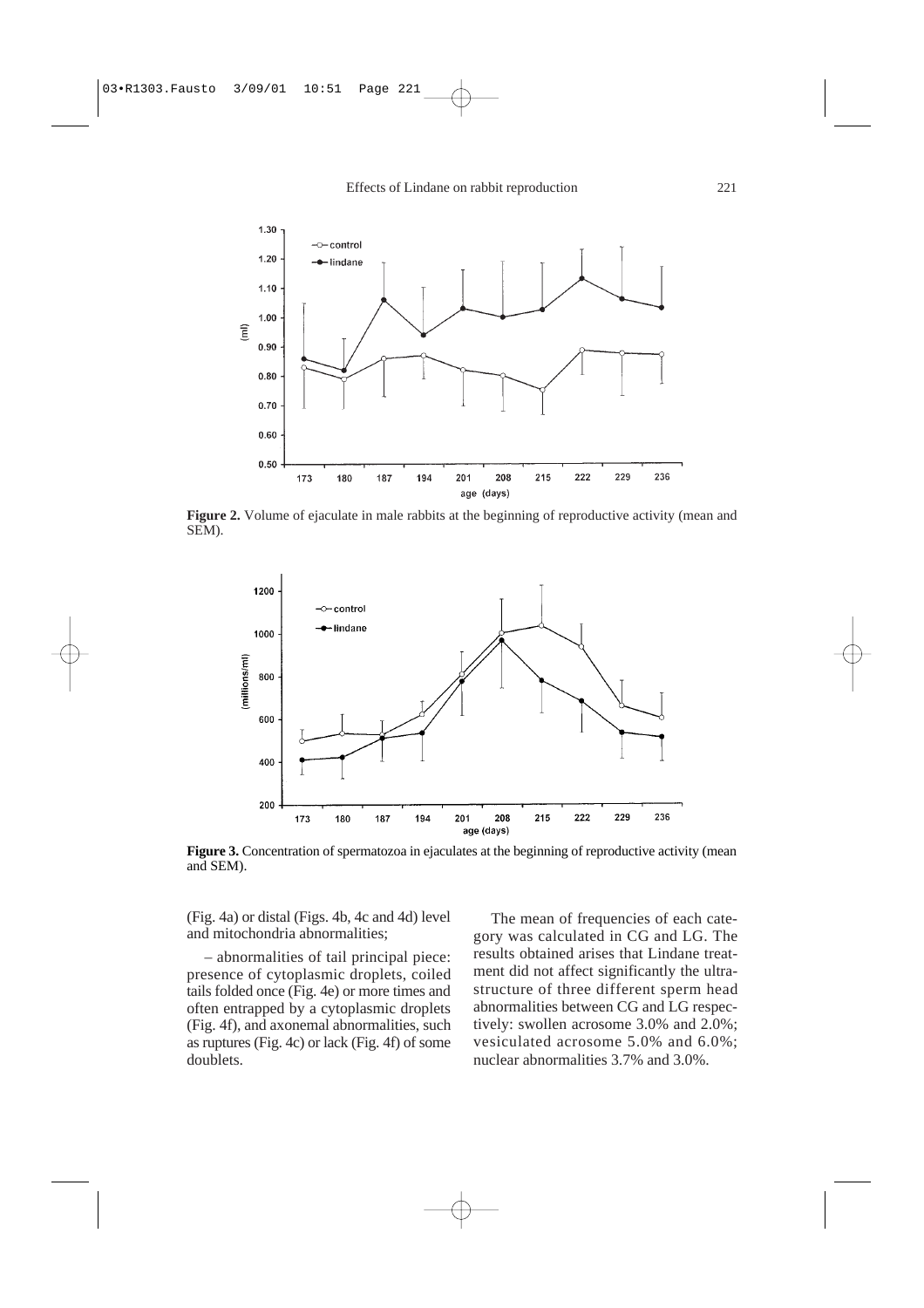



**Figure 4.** TEM images of sperm tail abnormalities from LG. (**a**), (**b**) cytoplasmic droplets in proximal (**a**) and distal (**b**) portions of midpiece. Note missing mitochondria associated with cytoplasmic droplets. Bar = 500 µm. (**c**) cytoplasmic droplet in the distal region of the midpiece with a marked angular deviation of the broken axoneme. Bar  $=$  500  $\mu$ m. (**d**) cross section through a midpiece with a cytoplasmic droplet showing a system of vesicles inside. Bar =  $500 \mu m$ . (**e**) cross sections through coiled tail. Note the fusion of sperm membrane between the two adjacent portions of the spermatozoon. Bar  $=$ 200 µm. (**f**) cross section through a coiled tail folded more times. Note the lack of doublets in axonemal arrangement.  $Bar = 200 \mu m$ .

On the contrary, tail morphology appeared sensitive to the treatment. In fact (Fig. 5) the only differences were due in particular to a significant increase of the percentage of cytoplasmic droplets (5.3% in CG and 10.3% in LG;  $P \le 0.05$ ) and coiled tails  $(1.3\% \text{ in CG and } 4.3\% \text{ in LG}; P \leq 0.05).$ No significant differences have been found for the others tail abnormalities: bent tails (2.3% in CG and 3.0% in LG), mitochondria abnormalities (6.3% in CG and 7.0% in LG) and axonemal abnormalities (4.3% in CG and 6.3% in LG).

## **4. DISCUSSION**

The current study shows that the spermatozoa ultrastructure is the only

reproductive parameter significantly affected by a treatment with a low dose of Lindane, carried out during prenatal and lactation period, although the sperm ultrastructural analysis is not commonly utilised to evaluate the males reproductive efficiency. A significant increase in the number of sperm tails with cytoplasmic droplets and coiled tails were observed in response to Lindane treatment. These defects can be related to an incomplete maturation of spermatozoa [2, 8]. In fact, cytoplasmic droplets are present around midpiece during spermiation. They slip backwards from a proximal to a distal position during epididymal transit and are expelled during the resting in cauda epididymis. However, a low percentage of spermatozoa with cytoplasmic droplets has been found in normal rabbit ejaculates [14, 20].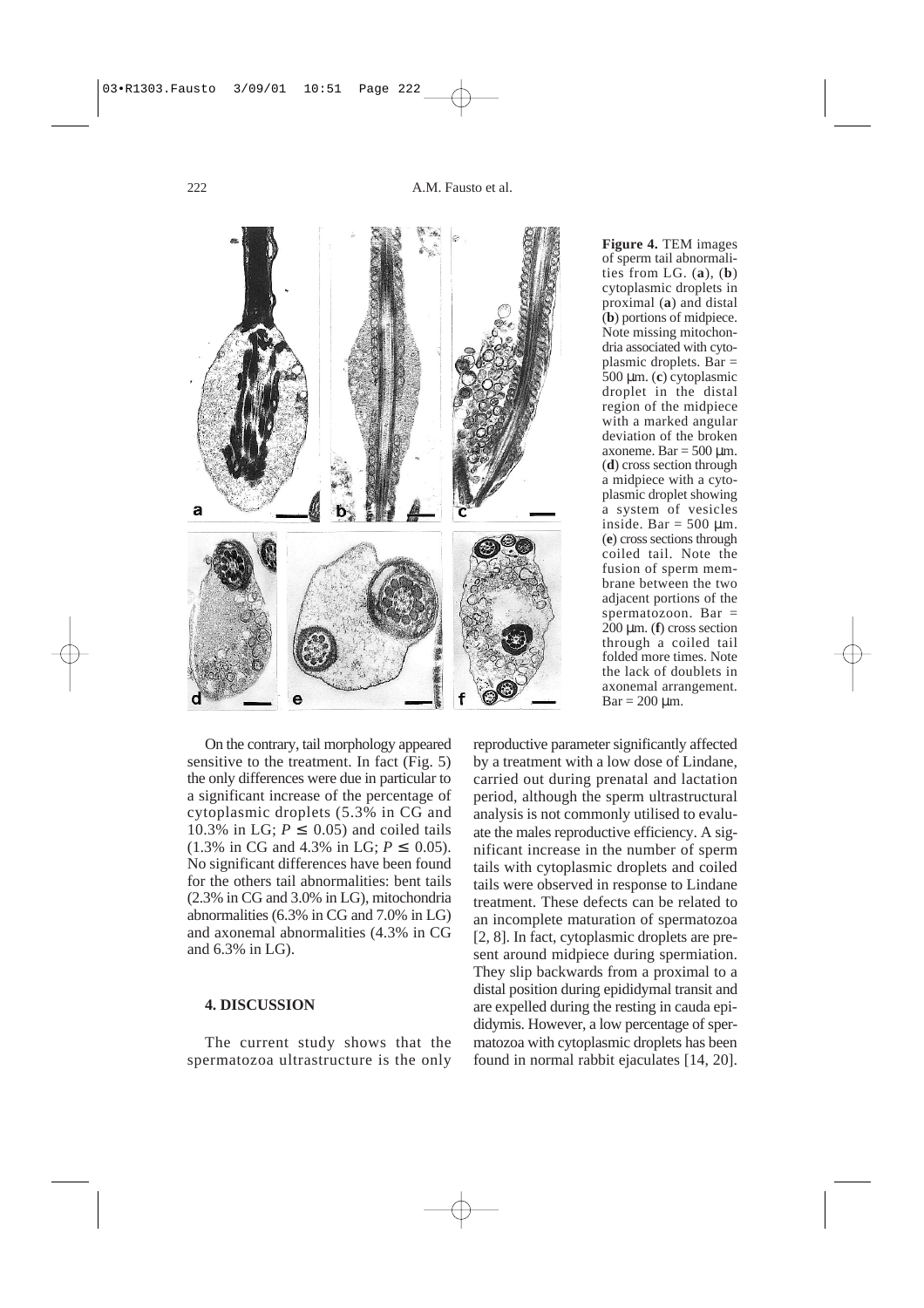Effects of Lindane on rabbit reproduction



We can hypothesise that the increase of sperm tail with cytoplasmic droplets in LG is due to an alteration of epididymis function that can cause maturation defects of spermatozoa, as Kumar and Susheela [18] demonstrated.

The remained cytoplasmic droplets could be also associated with coiled tail defect. In fact, an hypothesis regarding the formation mechanism of this defect suggests a premature release of hydrolytic enzymes from the droplet, resulting in decomposition of the structural components of the tail [2]. According to literature, the coiled tail defect can be also due to other factors, such as cell death, heat stress or osmotic shock [4, 14]. Regarding the last point, the increase of coiled tails in LG could be related to quantitative and/or qualitative differences in seminal plasma. Our results show that the quantitative production of seminal plasma is not significantly influenced by Lindane treatment, that could instead influence the seminal plasma composition, although direct effects of Lindane on glandular secretion are not reported in literature.

The presence of an increased number of abnormal spermatozoa is not inconsistent with the obtained normal fertility since the sperm output per ejaculate exceeds far more the amount required for a normal fertility. On the contrary, experiments performed in minks and rams have demonstrated that exposure to a low dose of Lindane, from conception to sexual maturity, produces a decrease in reproductive efficiency [5]. This could suggest that there is a species specific response to Lindane treatment.

The other reproductive parameters analysed in the present work are not significantly affected by Lindane. Nevertheless, the trend of mean values of sperm volume and concentration of spermatozoa of bucks born from treated mothers appeared equally interesting. In fact, in these animals, the mean values of volume and concentration, from the 4th and 6th semen collection, respectively, were constantly and consistently different from the controls, but because of very high variability the observed differences were not statistically significant. In particular, it is not easy to explain the observed trend of concentration in both groups. In fact, the increase of spermatozoa output, 2.5 times within a 1 month period in comparison to the beginning values, can be correlated to the age of the animals, more sexually mature. On the contrary, it is not so understandable the reason of the decrease in the following month. Concentration of spermatozoa in ejaculates usually decreases because of high ambient temperature or pathologic events, but the present study was carried out in the spring season and no diseases were observed in the bucks.

 $223$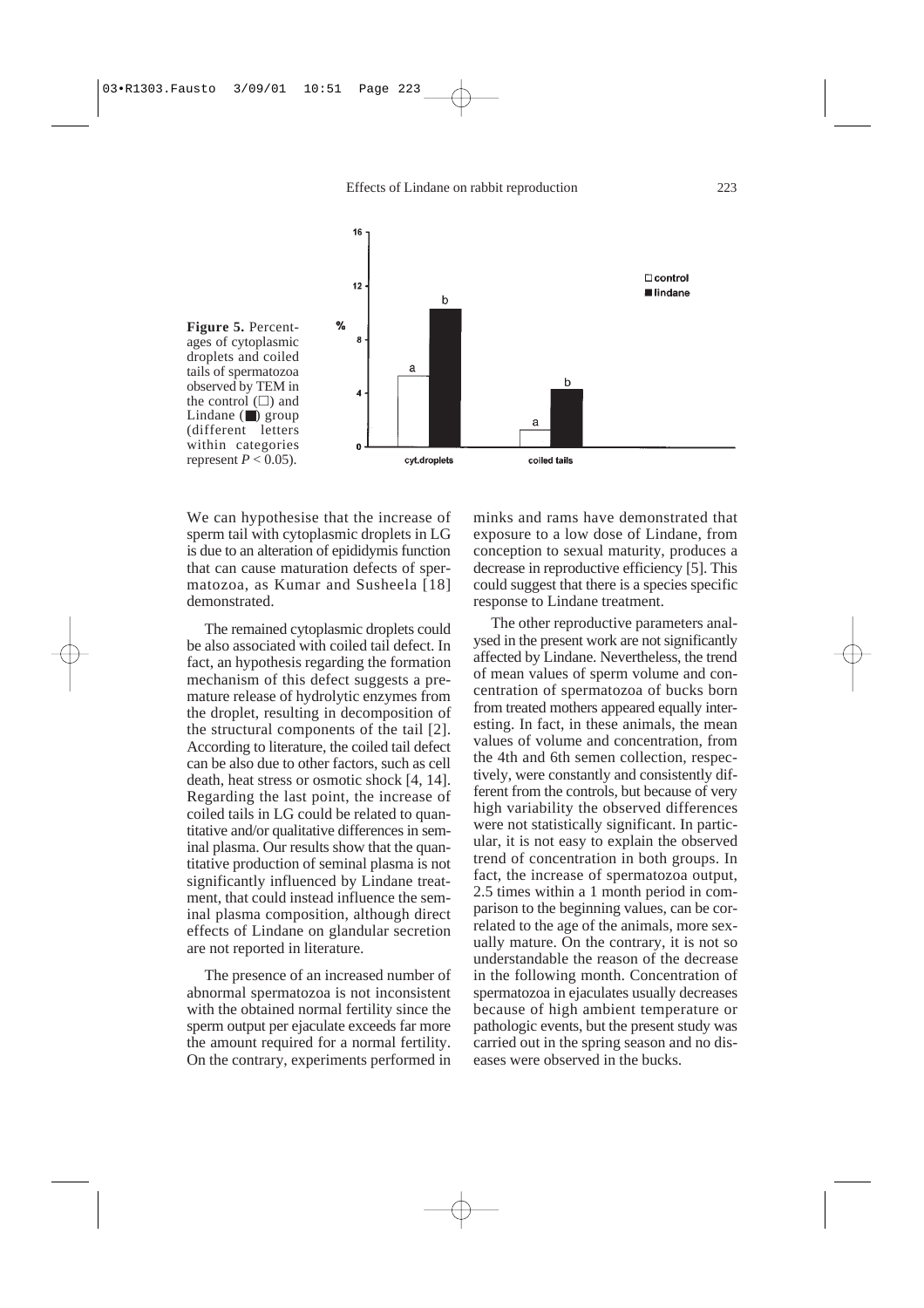In conclusion, the obtained results indicate that exposure to a low dosage of Lindane, carried out during prenatal and lactation period, induces a certain toxicity on spermatozoa ultrastructure of male rabbits, although general toxic symptoms were not observed in the animals. Sperm could represent a store of low level damages, but does not produce macroscopic effects. Sperm cell is more susceptible to the Lindane treatment than the other investigated end points, thus revealing itself as a sensitive marker of toxicity.

# **ACKNOWLEDGEMENTS**

The authors thank Luciano Foti and Laura Aquilani for their excellent technical assistance. Research was supported by the Italian Ministry of University and Scientific and Technological Research.

## **REFERENCES**

- [1] Allen J.R., Hargraves W.A., Hsia M.T.S., Lin F.S.D., Comparative toxicology of chlorinated compounds on mammalian species, Pharmacol. Ther. 7 (1989) 513–547.
- [2] Barth A.D., Oko R.J., Abnormal Morphology of Bovine Spermatozoa, Iowa State University Press, Ames, IO, USA, 1989.
- [3] Battaglini M., Castellini C., Lattaioli P., Variability of the main characteristics of rabbit semen, J. Appl. Rabbit Res. 15 (1992) 439–446.
- [4] Bawa S.R., Pabst M.A., Werner G., Bains H.K., Capacitated and acrosome reacted spermatozoa of goat (*Capra indicua*): a fluorescence and electron microscopic study, Andrologia 25 (1993) 123–135.
- [5] Beard A.P., Rawlings N.C., Reproductive effects in mink (*Mustela vison*) exposed to the pesticides lindane, carbofuran and pentachlorophenol in a multigeneration study, J. Reprod. Fertil. 113 (1998) 95–104.
- [6] Beard A.P., Bartlewsky P.M., Chandolia R.K., Honaramooz A., Rawlings N.C., Reproductive and endocrine function in rams exposed to the organochlorine pesticides lindane and pentachlorophenol from conception, J. Reprod. Fertil. 115 (1999) 303–314.
- [7] Costantini C., Castellini C., Effetti dell'habitat e del management, Riv. Coniglicoltura 27 (1990) 31–36.
- [8] Courot M., Transport and maturation of spermatozoa in epididymis of mammals, Prog. Reprod. Biol. 8 (1981) 67–69.
- [9] Dalsenter P.R., Faqi A.S., Webb J., Merker H.J., Chahoud I., Reproductive toxicity and tissue concentrations of lindane in adult male rats, Hum. Exp. Toxicol. 15 (1996) 406–410.
- [10] Dalsenter P.R., Faqi A.S., Chahoud I., Serum testosterone and sexual behaviour in rats after prenatal exposure to lindane, Bull. Environ. Contam. Toxicol. 59 (1997) 360–366.
- [11] Dalsenter P.R., Faqi A.S., Webb J., Merker H.J., Chahoud I., Reproductive toxicity and toxicokinetics of lindane in the male offspring of rats exposed during lactation, Hum. Exp. Toxicol. 16 (1997) 146–153.
- [12] Fausto A.M., Morera P., Mazzini M., Rabbit sperm anomalies under heat stress conditions, Seventh Intern. Symp. Sperm., Cairns, North Queensland, Australia (1994).
- [13] Ferrell G.T., Lindane residues in the environment. Lindane in forestry: a continuing controversy, USDA Forest Service General Technical Report (1996) 6–10.
- [14] Finzi A., Morera P., Kuzminsky G., Sperm abnormalities as possible indicators of rabbit chronic heat stress, World Rabbit Sci. 3 (1995) 157–161.
- [15] Guillette L.J., Arnold S.F., McLachlan J.A., Ecoestrogens and embryos - Is there a scientific basis for concern?, Anim. Reprod. Sci. 42 (1996) 13–24.
- [16] Karnovsky M.J., A formaldehyde-glutaraldeyde fixative of high osmolality for use in electron microscopy, J. Cell Biol. 27 (1965) 137A–138A.
- Khanna R.N., Kunwar K., Gupta R., Gupta G.S., Placental transport of lindane during early and late stages of gestation in rats, Bull. Environ. Contam. Toxicol. 47 (1991) 508–514.
- [18] Kumar A., Susheela A.K., Effects of chronic fluoride toxicity on the morphology of ductus epididymis and maturation of spermatozoa of rabbit, Int. J. Exp. Pathol. 76 (1995) 1–11.
- [19] Kuzminsky G., Morera P., Finzi A., Tempi di raccolta dell'eiaculato come misura della libido nel coniglio, 3° Meet. Nazion., Bergamo, 1990, 139–143.
- [20] Kuzminsky G., Fausto A.M., Morera P., Morphological abnormalities of rabbit spermatozoa studied by scanning electron microscope and quantified by light microscope, Reprod. Nutr. Dev. 36 (1996) 565–575.
- [21] Larsen R.V., Born G.S., Kessler W.V., Shaw S.M., Van Sickel D.C., Placental transfer and teratology of pentachlorophenol in rats, Environ. Lett. 10 (1975) 12–128.
- [22] Lindenau A., Fisher B., Seiler P., Beier H.M., Effects of persistent chlorinated hydrocarbons on reproductive tissues in female rabbits, Hum. Reprod. 9 (1994) 772–780.

# 224